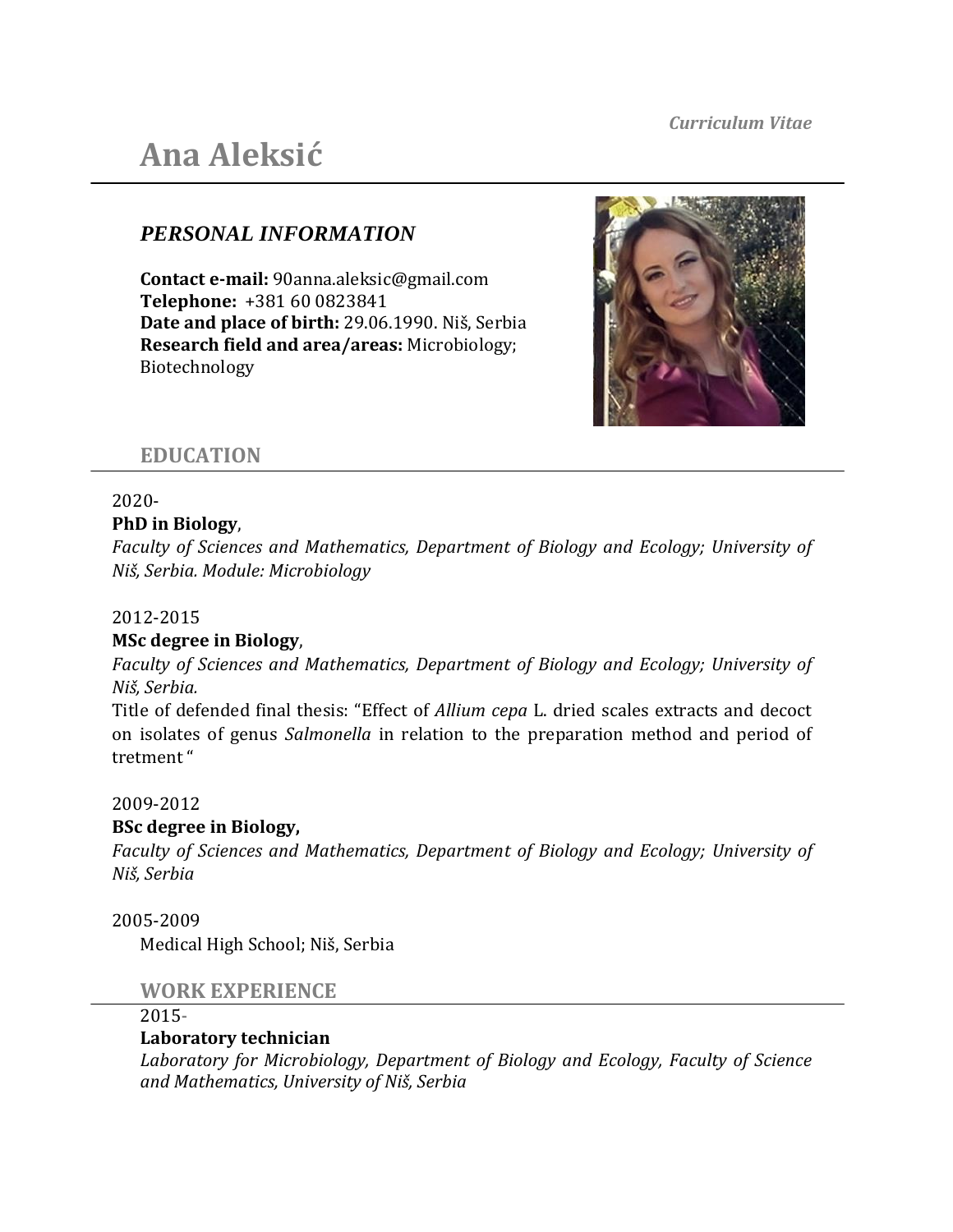2020-

#### **Junior Researcher**

*Faculty of Sciences and Mathematics, Department of Biology and Ecology, University of Niš, Serbia*

## **PERSONAL SKILLS**

**Mother tongue(s)** - Serbian **Other language(s)** – English level B1 **Digital skills:** Microsoft Office tools (Word, Excel, Power Point, etc.); Prism GraphPad; Good command of web research tools (SciFinder, Scopus) **Driving licence**: B

## **JOB-RELATED SKILLS**

- ▪Antimicrobial activity of different plant secondary metabolites (PSM)
- ▪Antifungal activity of PSM
- ▪Isolation of the active principles of PSM
- ▪Mode of antimicrobial/antifungal action
- ▪Plant tissue culture techniques